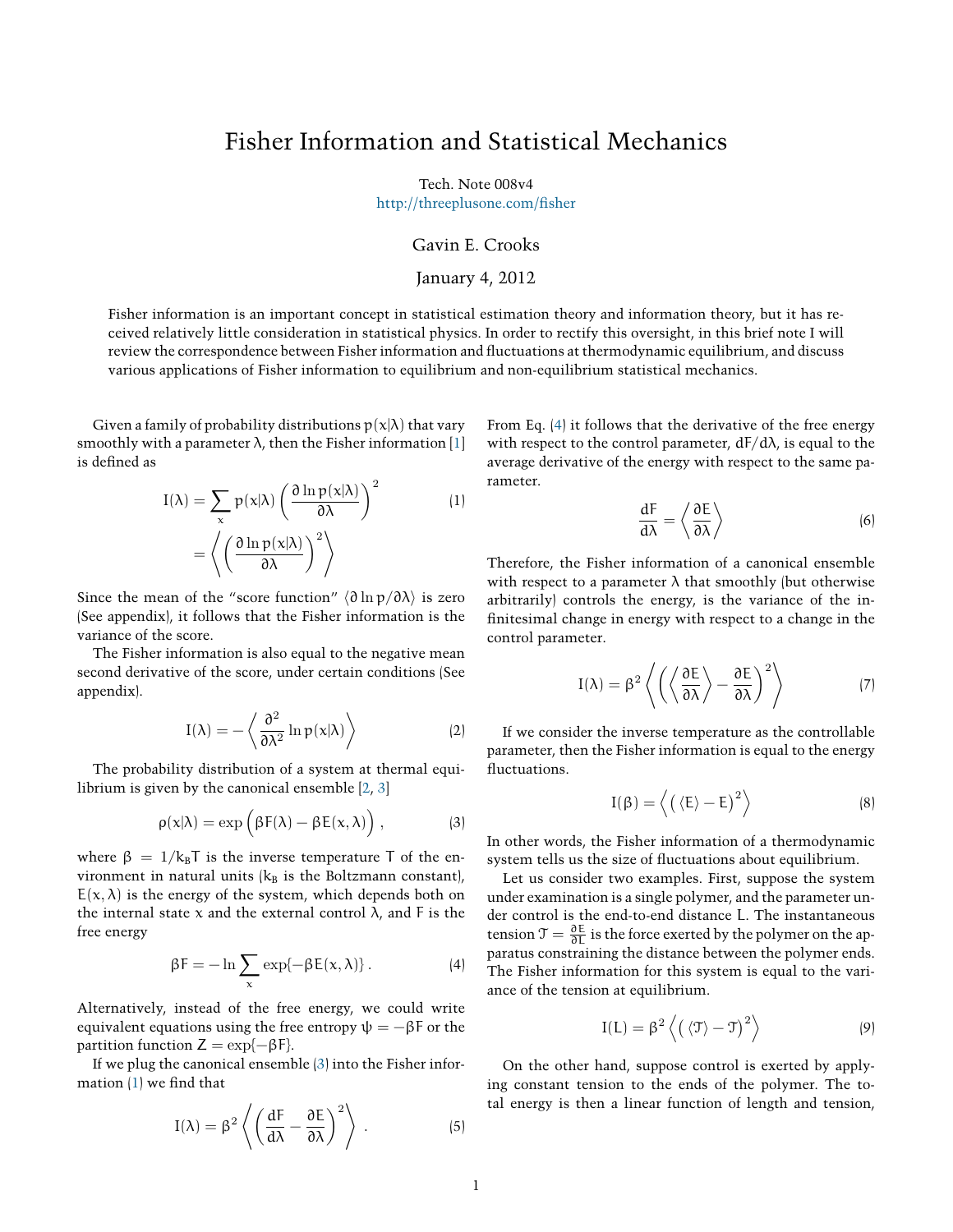$E(x, \mathcal{T}) = U(x) - \mathcal{T} L(x)$ , and the Fisher information is equal to the variation of the end-to-end polymer length at equilibrium.

$$
I(\mathfrak{T})=\beta^2\left\langle \left(\left\langle L\right\rangle -L\right)^2\right\rangle \hspace{1.5cm} (10)
$$

In each case the Fisher information has a simple physical interpretation in terms of the equilibrium fluctuations.

When the energy is a linear function of the control parameter, as in the last example, then the variance (and therefore the Fisher information) is equal to the negative second derivative of the free entropy [\[4](#page-2-3), [5\]](#page-2-4). However, in general the relation between free energy and Fisher information contains an additional term.

$$
-\frac{\partial^2 \beta F}{\partial \lambda^2} = -\frac{\partial}{\partial \lambda} \sum_{x} \exp \left( \beta F(\lambda) - \beta E(x, \lambda) \right) \frac{\partial \beta E}{\partial \lambda}
$$

$$
= \beta^2 \left\langle \frac{\partial E}{\partial \lambda} \right\rangle^2 - \beta^2 \left\langle \left( \frac{\partial E}{\partial \lambda} \right)^2 \right\rangle - \beta \left\langle \frac{\partial^2 E}{\partial \lambda^2} \right\rangle
$$

$$
= I(\lambda) - \beta \left\langle \frac{\partial^2 E}{\partial \lambda^2} \right\rangle \tag{11}
$$

The last term will be zero if the control parameter is intensive (e.g. the pressure), and will be very small and entirely unimportant for an extensive parameter (e.g. volume) in the macroscopic thermodynamic limit. In these cases the Fisher information can be calculated given the free energy as a function of the control parameter.

When we have many control parameters λ *≡*  $\{\lambda^1, \lambda^2, \ldots, \lambda^N\}$  we can construct a Fisher information matrix  $\mathcal{I}_{ij}$  (Also commonly  $g_{ij}$ )

$$
I_{ij} = \sum_{x} p(x|\lambda) \left( \frac{\partial \ln p(x|\lambda)}{\partial \lambda^{i}} \right) \left( \frac{\partial \ln p(x|\lambda)}{\partial \lambda^{j}} \right) \qquad (12)
$$

If we plug the canonical ensemble  $(3)$  into the definition ofthe Fisher information matrix  $(12)$  $(12)$ , then we find that the Fisher matrix is a covariation matrix of fluctuations around equilibrium.

$$
I_{ij} = \beta^2 \left\langle \left( \left\langle \frac{\partial E}{\partial \lambda^i} \right\rangle - \frac{\partial E}{\partial \lambda^i} \right) \left( \left\langle \frac{\partial E}{\partial \lambda^j} \right\rangle - \frac{\partial E}{\partial \lambda^j} \right) \right\rangle \tag{13}
$$

Fisher information is central to the field of 'information geometry'. Since the Fisher information matrix  $I_{ij}$  is essentially a covariance matrix, it follows that the matrix is symmetric and positive semi-definite (all the eigenvalues are positive), and can therefore can be used a metric tensor to define a notion of distance between points in the space of parameters. This equips this manifold of parameters with the structure of a Riemannian metric[[6,](#page-2-5) [7](#page-2-6)]. The length of a curve through parameter space, measured using this Fisher metric (also known as the Rao metric or entropy differential metric) is

<span id="page-1-1"></span>
$$
\mathcal{L} = \int_0^1 \sqrt{\sum_{ij} \frac{d\lambda^i}{ds} \mathcal{I}_{ij} \frac{d\lambda^j}{ds}} ds \qquad (14)
$$

Recall that a metric provides a measure of 'distance' between points. It is a real function  $f(a, b)$  such that (1) distances are non-negative,  $f(a, b) \ge 0$  with equality if, and only if,  $a = b$ , (2) symmetric,  $f(a, b) = f(b, a)$  and (3) it is generally shorter to go directly from point a to c than to go by way of b,  $f(a, b) + f(b, c) \geq f(a, c)$  (The triangle inequality). Moreover, a Riemannian metric is a length space; there is always a point b 'between' a and c such that the equality  $f(a, b) + f(b, c) = f(a, c)$  holds.

We can also define a corresponding divergence, or entropic action,

$$
\mathcal{J} = \int_0^1 \sum_{ij} \frac{d\lambda^i}{ds} \mathcal{J}_{ij} \frac{d\lambda^j}{ds} ds \qquad (15)
$$

which is related to the length [\(14](#page-1-1)) by the inequality,

$$
\mathcal{J} \geqslant \mathcal{L}^2 \tag{16}
$$

which can be derived as a consequence of the Cauchy-Schwarz inequality  $\int_0^{\tau} f^2 dt \int_0^{\tau} g^2 dt \geqslant \left[ \int_0^{\tau} fg dt \right]^2$  with  $g(t) = 1$ . The value of the divergence depends on the parametrization. The minimum value  $\mathcal{L}^2$  is attained only when the integrand is a constant along the path.

This Fisher information metric has been extensively applied to thermodynamic systems under the term "thermodynamic length"[[8](#page-2-7)[–11](#page-2-8)], although the connection to Fisher information has not been widely appreciated[[4,](#page-2-3) [5](#page-2-4)]. The divergence measures the number of natural fluctuations along a path, and thermodynamic length is the cumulative rootmean-square deviations measured along the path.

<span id="page-1-0"></span>Another application of Fisher information is the Cramér-Rao inequality[[1\]](#page-2-0). Suppose that we have a function of state  $\lambda(x)$  that is an unbiased estimator for the parameter  $\lambda$ , i.e.

$$
\int p(x|\lambda)\hat{\lambda}(x)dx = \lambda , \qquad (17)
$$

then the Cramér-Rao inequality states that the variance of the estimate is greater or equal to the inverse Fisher information,

$$
\langle (\hat{\lambda} - \lambda)^2 \rangle \geqslant \frac{1}{I(\lambda)} . \tag{18}
$$

For a system in thermodynamic equilibrium, the Cramér-Rao inequality can be interpreted as a thermodynamic uncertainty relation[[12\]](#page-2-9) (in rough analogy to the quantum uncertainty relations). For instance, a single measurement of a system determines the instantaneous energy, but this is not sufàcient to infer the temperature with certainty. The Cramér-Rao inequality then relates the standard deviation of the energy fluctuations ∆E to the minimum uncertainty of the temperature measurement  $\Delta \beta = \langle (\hat{\lambda} - \lambda)^2 \rangle^{1/2}$ ,

$$
\Delta E \, \Delta \beta \geqslant 1 \,. \tag{19}
$$